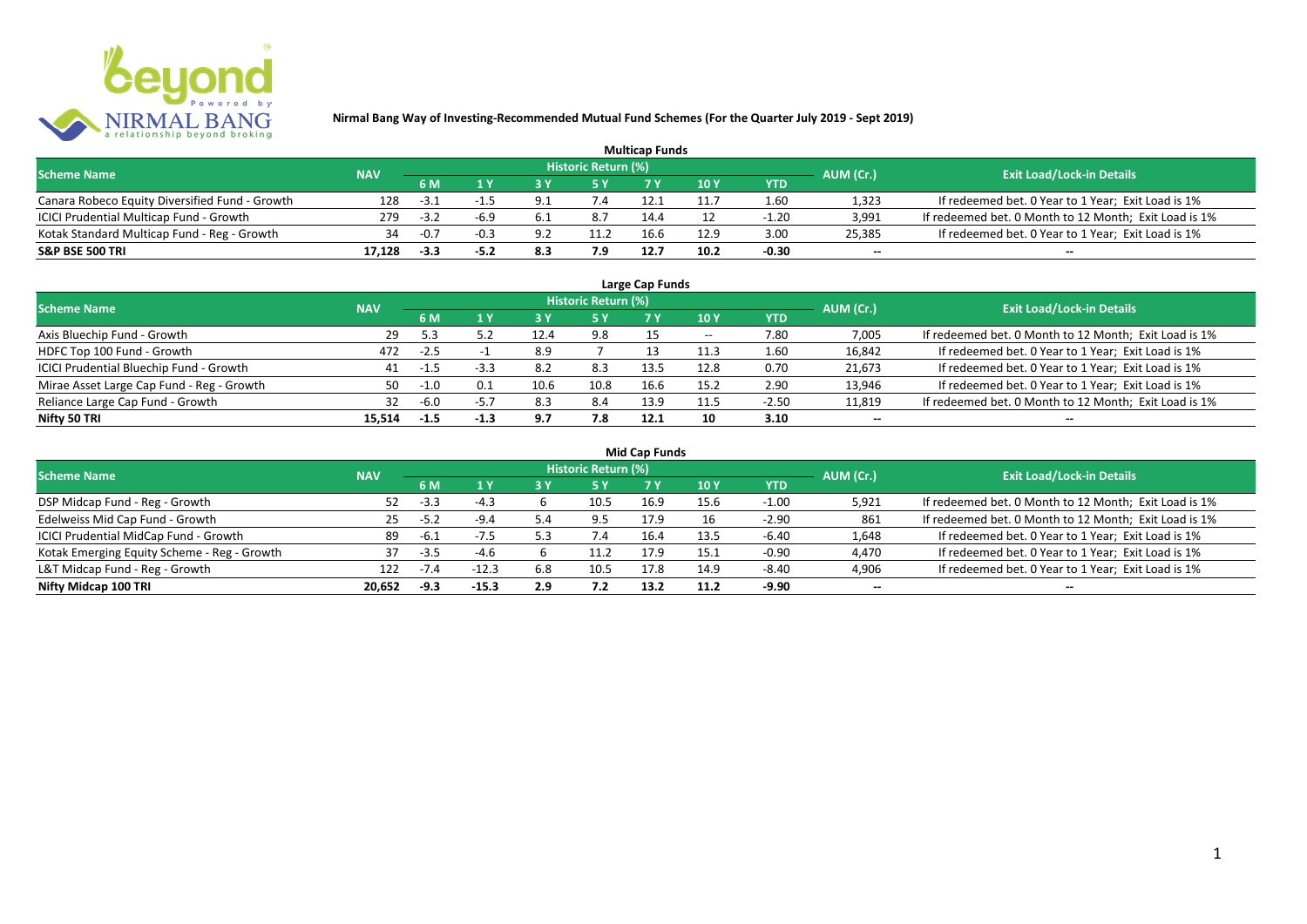

| Large & Midcap                                   |            |        |  |     |                     |      |      |         |           |                                                    |  |  |
|--------------------------------------------------|------------|--------|--|-----|---------------------|------|------|---------|-----------|----------------------------------------------------|--|--|
| <b>Scheme Name</b>                               | <b>NAV</b> |        |  |     | Historic Return (%) |      |      |         | AUM (Cr.) | <b>Exit Load/Lock-in Details</b>                   |  |  |
|                                                  |            | 6 M    |  |     |                     |      | 10Y  | YTD     |           |                                                    |  |  |
| Canara Robeco Emerging Equities - Growth         | 88         | $-5.6$ |  |     | 11.9                | 20.2 | 18.5 | $-1.80$ | 4.669     | If redeemed bet. 0 Year to 1 Year; Exit Load is 1% |  |  |
| Invesco India Growth Opportunities Fund - Growth |            | $-1.5$ |  |     | 10.1                | 14.9 | 12.6 | 1.00    | 1,659     | If redeemed bet. 0 Year to 1 Year; Exit Load is 1% |  |  |
| NIFTY Large Midcap 250 TRI                       | 0.790      | -4.7   |  | 7.8 | 8.9                 | 14.5 |      | $-2.90$ | $-$       | $- -$                                              |  |  |

| <b>Focused Funds</b>             |            |        |      |  |                     |      |       |            |           |                                                       |  |  |
|----------------------------------|------------|--------|------|--|---------------------|------|-------|------------|-----------|-------------------------------------------------------|--|--|
| <b>Scheme Name</b>               | <b>NAV</b> |        |      |  | Historic Return (%) |      |       |            | AUM (Cr.) | <b>Exit Load/Lock-in Details</b>                      |  |  |
|                                  |            | 6 M    | 1 V  |  | E V                 |      | 10 Y  | <b>YTD</b> |           |                                                       |  |  |
| Axis Focused 25 Fund - Growth    |            |        |      |  |                     | 14.7 | $- -$ | 2.30       | 7.841     | If redeemed bet. 0 Month to 12 Month; Exit Load is 1% |  |  |
| SBI Focused Equity Fund - Growth | 137        | 1.0    |      |  | 10.3                | 15.2 |       | 3.90       | 5,127     | If redeemed bet. 0 Year to 1 Year; Exit Load is 1%    |  |  |
| <b>S&amp;P BSE 500 TRI</b>       | 17.128     | $-3.3$ | -5.2 |  |                     | 12.7 | 10.2  | $-0.30$    | $- -$     | $-$                                                   |  |  |

|                                                |            |             |         |                     |      | <b>Small Cap Funds</b> |                                       |          |                          |                                                    |
|------------------------------------------------|------------|-------------|---------|---------------------|------|------------------------|---------------------------------------|----------|--------------------------|----------------------------------------------------|
| <b>Scheme Name</b>                             | <b>NAV</b> |             |         | Historic Return (%) |      |                        |                                       |          | AUM (Cr.)                | <b>Exit Load/Lock-in Details</b>                   |
|                                                |            | 6 M         |         |                     |      |                        | 10 Y                                  | YTD      |                          |                                                    |
| Franklin India Smaller Companies Fund - Growth | 48.        | $-10.8$     | $-13.4$ |                     |      | 18.6                   | 16∴                                   | $-8.10$  | 6,584                    | If redeemed bet. 0 Year to 1 Year; Exit Load is 1% |
| HDFC Small Cap Fund - Growth                   | 38         | -13.1       | $-14.7$ |                     | 9.6  | 15.4                   |                                       | $-10.00$ | 8,209                    | If redeemed bet. 0 Year to 1 Year; Exit Load is 1% |
| L&T Emerging Businesses Fund - Reg - Growth    |            | $22 - 11.5$ |         | 7.8                 | 10.9 | $-$                    | $\hspace{0.05cm}$ – $\hspace{0.05cm}$ | -11.60   | 5,639                    | If redeemed bet. 0 Year to 1 Year; Exit Load is 1% |
| Nifty Smallcap 100 TRI                         | 6.885      | $-13.8$     | $-22$   |                     | 2.2  | <b>Q</b> 1             |                                       | -12.10   | $\overline{\phantom{a}}$ | $-$                                                |

| ELSS Schemes (Tax Saving u/s 80-C)            |            |        |        |                     |                                       |           |       |            |           |                                  |  |  |  |
|-----------------------------------------------|------------|--------|--------|---------------------|---------------------------------------|-----------|-------|------------|-----------|----------------------------------|--|--|--|
| <b>Scheme Name</b>                            | <b>NAV</b> |        |        | Historic Return (%) |                                       |           |       |            | AUM (Cr.) | <b>Exit Load/Lock-in Details</b> |  |  |  |
|                                               |            | 6 M    | 1 Y    | 73 Y                | 15 Y                                  | <b>7Y</b> | 10 Y  | <b>YTD</b> |           |                                  |  |  |  |
| Aditya Birla Sun Life Tax Relief 96 - Growth  | 30         | -5.1   | $-9.8$ | 7.6                 | 10.3                                  | 15.9      | 11.9  | $-4.40$    | 8,562     | Nil                              |  |  |  |
| Axis Long Term Equity Fund - Growth           | 44         |        | $-0.6$ | 10.2                | 10.8                                  | 18.4      | $- -$ | 3.20       | 19,236    | Nil                              |  |  |  |
| IDFC Tax Advantage (ELSS) Fund - Reg - Growth | 52.        | $-6.4$ | $-9.6$ | 7.6                 | 8.5                                   | 14.8      | 12.9  | $-3.60$    | 1,877     | Nil                              |  |  |  |
| Invesco India Tax Plan - Growth               | 49         | -3.5   | $-6.5$ |                     | 9.2                                   | 15.4      | 13.8  | $-1.00$    | 859       | Nil                              |  |  |  |
| Mirae Asset Tax Saver Fund - Reg - Growth     |            | $-0.1$ |        | 13.3                | $\hspace{0.05cm}$ – $\hspace{0.05cm}$ | $- -$     | $- -$ | 3.50       | 2,306     | Nil                              |  |  |  |
| S&P BSE 200 TRI                               | 5,544      | $-2.5$ | $-3.7$ | 8.9                 | 8.2                                   | 12.9      | 10.4  | 0.70       | $\sim$    | $\overline{\phantom{a}}$         |  |  |  |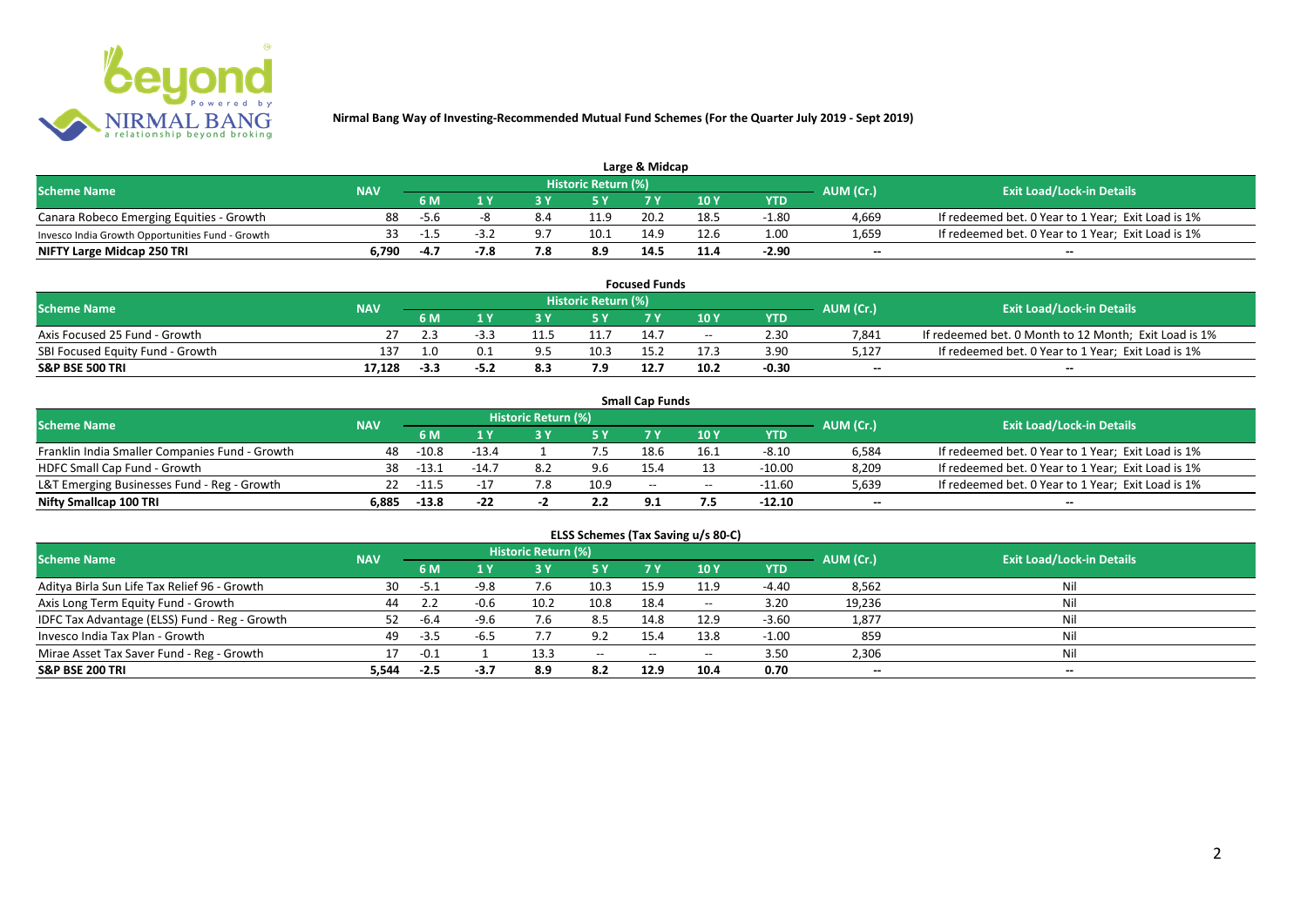

| <b>Contra/Value Fund</b>                  |            |        |      |                     |      |      |      |         |                          |                                                    |  |  |
|-------------------------------------------|------------|--------|------|---------------------|------|------|------|---------|--------------------------|----------------------------------------------------|--|--|
| <b>Scheme Name</b>                        | <b>NAV</b> |        |      | Historic Return (%) |      |      |      |         | AUM (Cr.)                | <b>Exit Load/Lock-in Details</b>                   |  |  |
|                                           |            | 6 M    |      |                     |      |      | 10 Y | YTD     |                          |                                                    |  |  |
| Kotak India EQ Contra Fund - Reg - Growth |            | $-1.9$ |      | 10.2                | 8.8  | 13.5 |      | 1.20    | 819                      | If redeemed bet. 0 Year to 1 Year; Exit Load is 1% |  |  |
| Invesco India Contra Fund - Growth        | 46         | $-4.6$ | -h.' | 9.9                 | 10.6 | 16.9 | l3.1 | $-1.70$ | 3.992                    | If redeemed bet. 0 Year to 1 Year; Exit Load is 1% |  |  |
| UTI Value Opportunities Fund - Growth     | 59.        | $-2.8$ | -54  |                     | 4.8  | 10.4 | 10.6 | 0.40    | 4,181                    | If redeemed bet. 0 Year to 1 Year; Exit Load is 1% |  |  |
| <b>S&amp;P BSE 500 TRI</b>                | 17.128     | -3.3   |      |                     | 7.9  | 12.7 | 10.2 | $-0.30$ | $\overline{\phantom{a}}$ | $\overline{\phantom{a}}$                           |  |  |

|                                                                           |            |        |                |                     |           | Sector/Thematic |                   |            |                          |                                                    |
|---------------------------------------------------------------------------|------------|--------|----------------|---------------------|-----------|-----------------|-------------------|------------|--------------------------|----------------------------------------------------|
| <b>Scheme Name</b>                                                        | <b>NAV</b> |        |                | Historic Return (%) |           |                 |                   |            | AUM (Cr.)                | <b>Exit Load/Lock-in Details</b>                   |
|                                                                           |            | 6 M    | A <sub>Y</sub> |                     | <b>5Y</b> | 7Y              | 10Y               | <b>YTD</b> |                          |                                                    |
| Canara Robeco Consumer Trends Fund - Reg - Growth                         | 38         | $-2.2$ | 0.5            | 9.6                 | 11.8      | 15.8            | 14.2              | 0.30       | 329                      | If redeemed bet. 0 Year to 1 Year; Exit Load is 1% |
| Mirae Asset Great Consumer Fund - Growth                                  | 33         | $-3.8$ | $-2.5$         | 11.6                | 11        | 15.7            | $\hspace{0.05cm}$ | $-2.70$    | 804                      | If redeemed bet. 0 Year to 1 Year; Exit Load is 1% |
| ICICI Prudential Technology Fund - Growth                                 | 60         | 3.0    | $-3.4$         | 15.8                | 9.4       | 16.9            | 17.6              | 6.40       | 450                      | If redeemed bet. 0 Day to 15 Day; Exit Load is 1%  |
| Reliance Pharma Fund - Growth                                             | 143        | $-4.4$ | $-12$          | $-0.1$              | 3.5       | 11.8            | 16                | $-4.50$    | 2,377                    | If redeemed bet. 0 Year to 1 Year; Exit Load is 1% |
| ICICI Prudential Banking and Financial Services Fund -<br>Retail - Growth | 62         | $-2.3$ |                |                     | 13.8      | 19.2            | 16.7              | 1.50       | 3.102                    | If redeemed bet. 0 Day to 15 Day; Exit Load is 1%  |
| Reliance Banking Fund - Growth                                            | 260        | $-5.0$ | $-5.6$         |                     | 10.6      | 15.6            | 14.4              | $-1.90$    | 2,776                    | If redeemed bet. 0 Year to 1 Year; Exit Load is 1% |
| <b>S&amp;P BSE 500 TRI</b>                                                | 17.128     | $-3.3$ | $-5.2$         | 8.3                 | 7.9       | 12.7            | 10.2              | $-0.30$    | $\overline{\phantom{a}}$ | $- -$                                              |

|                                                  |            |        |        |                     |                                       |           | <b>Dynamic Asset Allocation Funds</b> |            |                          |                                                         |
|--------------------------------------------------|------------|--------|--------|---------------------|---------------------------------------|-----------|---------------------------------------|------------|--------------------------|---------------------------------------------------------|
| Scheme Name                                      | <b>NAV</b> |        |        | Historic Return (%) |                                       |           |                                       |            | AUM (Cr.)                | <b>Exit Load/Lock-in Details</b>                        |
|                                                  |            | 6 M    | 1 Y    |                     | <b>5Y</b>                             | <b>7Y</b> | 10Y                                   | <b>YTD</b> |                          |                                                         |
| ICICI Prudential Balanced Advantage Fund - Reg - | 36         |        |        |                     |                                       | 12.4      |                                       |            |                          |                                                         |
| Growth                                           |            | L.6    | 4.4    | 7.2                 | 8.4                                   |           |                                       | 3.30       | 27.468                   | If redeemed bet. 0 Year to 1 Year; Exit Load is 1%      |
| Invesco India Dynamic Equity Fund - Growth       | 29         | 0.4    | -1.1   | 6.9                 | 7.4                                   | 12.4      | 10.8                                  | 3.20       | 908                      | If redeemed bet. 0 Month to 3 Month; Exit Load is 0.25% |
| Reliance Balanced Advantage Fund - Growth        | 90         | 0.4    | 2.3    | 8.3                 | 7.5                                   | 12.6      |                                       | 3.00       | 2,314                    | If redeemed bet. 0 Month to 12 Month; Exit Load is 1%   |
| SBI Dynamic Asset Allocation Fund - Reg - Growth |            | $-0.6$ | $-0.7$ | 6.5                 | $\hspace{0.05cm}$ – $\hspace{0.05cm}$ | $-$       | $\hspace{0.05cm}$ – $\hspace{0.05cm}$ | 0.80       | 683                      | If redeemed bet. 0 Month to 12 Month; Exit Load is 1%   |
| NIFTY 50 Hybrid Composite Debt 65:35 Index       | 9,863      | 1.7    | 4.1    | 9.2                 | 8.4                                   | 11.1      | 9.6                                   | 5.20       | $\overline{\phantom{a}}$ | $- -$                                                   |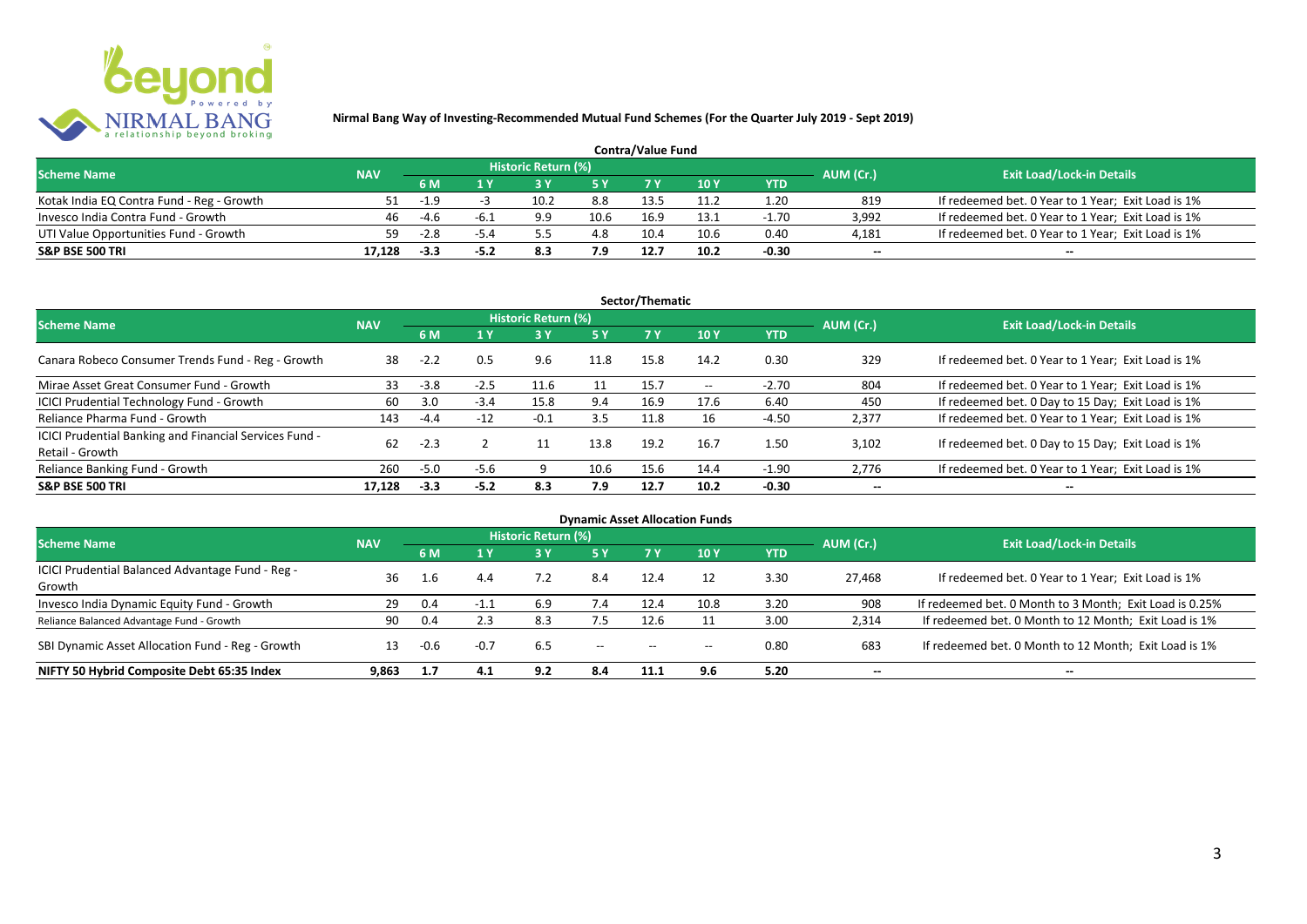

|                                                 |            |        |      |                            |       | <b>Hybrid Aggressive</b> |                 |      |                          |                                                       |
|-------------------------------------------------|------------|--------|------|----------------------------|-------|--------------------------|-----------------|------|--------------------------|-------------------------------------------------------|
| <b>Scheme Name</b>                              | <b>NAV</b> |        |      | <b>Historic Return (%)</b> |       |                          |                 |      | AUM (Cr.)                | <b>Exit Load/Lock-in Details</b>                      |
|                                                 |            | 6 M    | 1 Y  |                            |       |                          | 10 <sub>Y</sub> | YTD  |                          |                                                       |
| HDFC Hybrid Equity Fund - Growth                | 53.        | $-1.3$ | 0.8  |                            | 4.2   | 10.4                     | 9.3             | 2.10 | 20,696                   | If redeemed bet. 0 Year to 1 Year; Exit Load is 1%    |
| ICICI Prudential Equity & Debt Fund - Growth    | 130        | $-0.6$ | -0.5 | .6                         |       | 14.5                     | 13.6            | 1.70 | 23,288                   | If redeemed bet. 0 Year to 1 Year; Exit Load is 1%    |
| Mirae Asset Hybrid - Equity Fund - Reg - Growth | 15         | 0.4    | 2.8  | -9.5                       | $- -$ | $- -$                    |                 | 3.90 | 2,429                    | If redeemed bet. 0 Year to 1 Year; Exit Load is 1%    |
| SBI Equity Hybrid Fund - Growth                 | 135        | 2.6    | 4.9  | 8.8                        | 9.7   |                          | 11.9            | 5.20 | 29,354                   | If redeemed bet. 0 Month to 12 Month; Exit Load is 1% |
| Canara Robeco Equity Hybrid Fund - Growth       | 155        | $-0.6$ | 1.5  | '.8                        | 8.9   |                          | 12.2            | 3.00 | 2,341                    | If redeemed bet. 0 Year to 1 Year; Exit Load is 1%    |
| NIFTY 50 Hybrid Composite Debt 65:35 Index      | 9.863      | 1.7    | 4.1  | 9.2                        | 8.4   | 11.1                     | 9.6             | 5.20 | $\overline{\phantom{a}}$ | $- -$                                                 |

| <b>Arbitrage Fund</b>                      |            |     |  |                     |     |  |     |            |           |                                                         |  |  |  |  |
|--------------------------------------------|------------|-----|--|---------------------|-----|--|-----|------------|-----------|---------------------------------------------------------|--|--|--|--|
| <b>Scheme Name</b>                         | <b>NAV</b> |     |  | Historic Return (%) |     |  |     |            | AUM (Cr.) | <b>Exit Load/Lock-in Details</b>                        |  |  |  |  |
|                                            |            | l M |  | 6 M                 |     |  |     | <b>YTD</b> |           |                                                         |  |  |  |  |
| IDFC Arbitrage Fund - Reg - Growth         | 24         |     |  |                     | 6.8 |  |     | 6.60       | 9.198     | If redeemed bet. 0 Month to 1 Month; Exit Load is 0.25% |  |  |  |  |
| Kotak Equity Arbitrage Fund - Reg - Growth |            | 3.2 |  | b.b                 | b.b |  | 6.2 | 6.40       | 15,630    | If redeemed bet. 0 Day to 30 Day; Exit Load is 0.25%    |  |  |  |  |
| Reliance Arbitrage Fund - Growth           | 20         |     |  |                     | 6.8 |  | 6.3 | 6.60       | 8.937     | If redeemed bet. 0 Month to 1 Month; Exit Load is 0.25% |  |  |  |  |

| <b>Equity Saver</b>                      |                          |     |              |                     |                          |       |                                       |                          |                          |                                                       |  |  |  |  |
|------------------------------------------|--------------------------|-----|--------------|---------------------|--------------------------|-------|---------------------------------------|--------------------------|--------------------------|-------------------------------------------------------|--|--|--|--|
| <b>Scheme Name</b>                       | <b>NAV</b>               |     |              | Historic Return (%) |                          |       |                                       |                          | AUM (Cr.)                | <b>Exit Load/Lock-in Details</b>                      |  |  |  |  |
|                                          |                          | 6 M |              |                     |                          |       | 10 Y                                  | YTD                      |                          |                                                       |  |  |  |  |
| Axis Equity Saver Fund - Reg - Growth    |                          | 1.8 | 3.4          |                     | $--$                     | $- -$ | $\hspace{0.05cm}$ – $\hspace{0.05cm}$ | 3.90                     | 765                      | If redeemed bet. 0 Month to 12 Month; Exit Load is 1% |  |  |  |  |
| <b>HDFC Equity Savings Fund - Growth</b> |                          | 0.7 |              |                     | 4.                       | 8.8   |                                       | 2.80                     | 4,910                    | If redeemed bet. 0 Year to 1 Year; Exit Load is 1%    |  |  |  |  |
| Kotak Equity Savings Fund - Reg - Growth | 1∆                       |     |              | 6.9                 | $- -$                    | $-$   | $\overline{\phantom{a}}$              | 2.90                     | 1,950                    | If redeemed bet. 0 Year to 1 Year; Exit Load is 1%    |  |  |  |  |
| CRISIL Hybrid 50+50 - Moderate Index*    | $\overline{\phantom{a}}$ |     | $\mathbf{m}$ | $\qquad \qquad$     | $\overline{\phantom{a}}$ | $- -$ | $\overline{\phantom{a}}$              | $\overline{\phantom{a}}$ | $\overline{\phantom{a}}$ | $\overline{\phantom{a}}$                              |  |  |  |  |

| <b>Liquid Funds</b>                       |            |      |      |                     |      |       |            |                 |           |                                  |  |  |  |
|-------------------------------------------|------------|------|------|---------------------|------|-------|------------|-----------------|-----------|----------------------------------|--|--|--|
| <b>Scheme Name</b>                        | <b>NAV</b> |      |      | Historic Return (%) |      |       | <b>YTM</b> | Avg             | AUM (Cr.) | <b>Exit Load/Lock-in Details</b> |  |  |  |
|                                           |            | 1 W. | 2 W  | 1 M                 | 3 M  | 1Y    |            | <b>Maturity</b> |           |                                  |  |  |  |
| Axis Liquid Fund - Growth                 | 2,129      |      | 5.8  |                     | 6.3  |       | 5.59       | 0.10            | 29,296    | Nil                              |  |  |  |
| IDFC Cash Fund - Reg - Growth             | 2,324      | 5.4  |      |                     |      |       | 5.44       | 0.07            | 12,065    | Nil                              |  |  |  |
| Kotak Liquid Scheme - Reg - Growth        | 3,886      | 5.7  |      | 5.b                 | -6.2 |       | 5.62       | 0.10            | 31,996    | Nil                              |  |  |  |
| Mirae Asset Cash Management Fund - Growth | 2,009      | 5.6  |      |                     | 6.2  |       | 5.6        | 0.07            | 4,157     | Nil                              |  |  |  |
| <b>CRISIL Liquid Fund Index</b>           | $\sim$     | 6.0  | -6.1 |                     | 6.5  | $- -$ | $- -$      | $- -$           | --        | $- -$                            |  |  |  |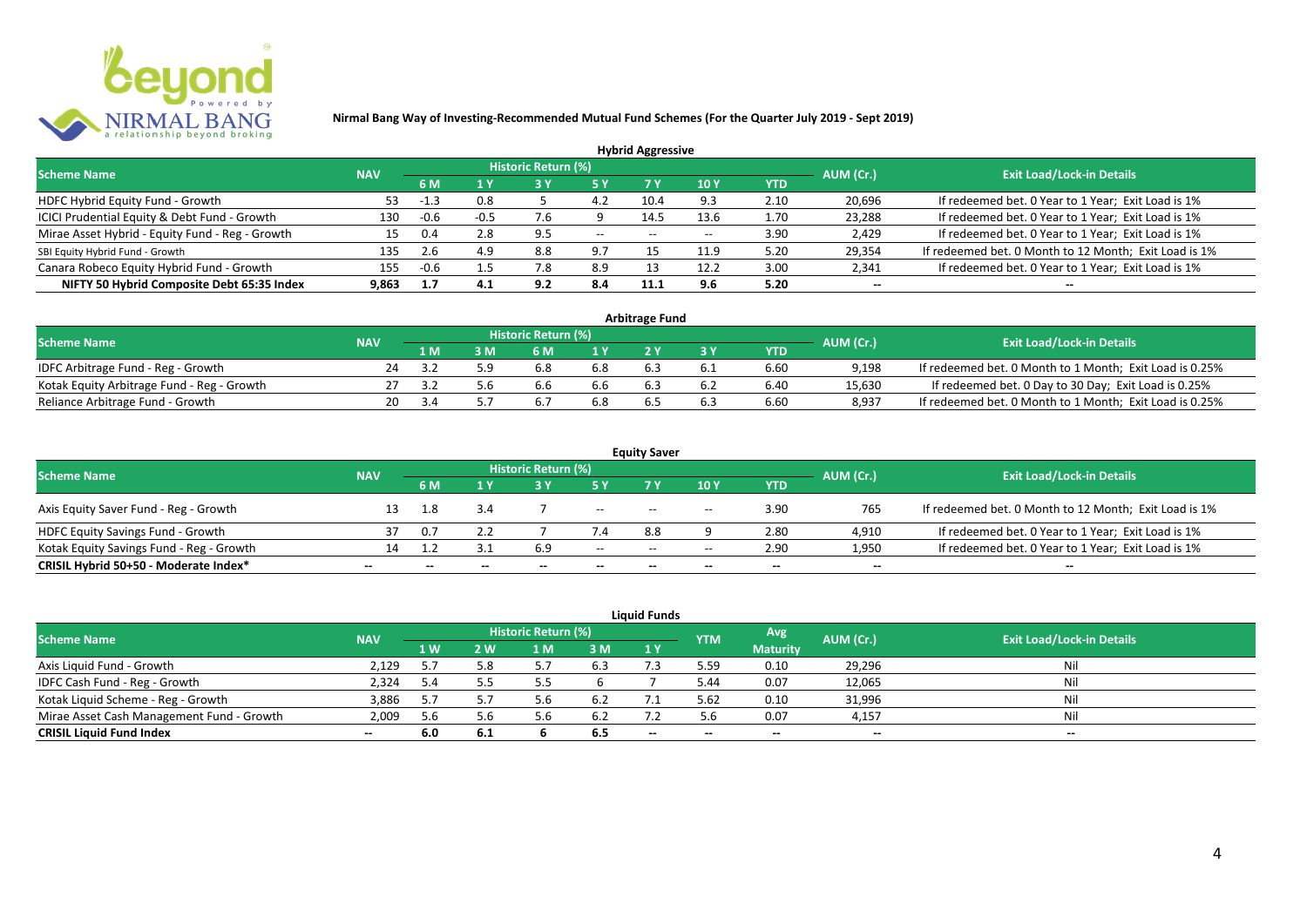

| <b>Ultra Short Fund</b>                       |            |        |     |                            |     |       |                          |                          |           |                                  |  |  |  |
|-----------------------------------------------|------------|--------|-----|----------------------------|-----|-------|--------------------------|--------------------------|-----------|----------------------------------|--|--|--|
| <b>Scheme Name</b>                            | <b>NAV</b> |        |     | <b>Historic Return (%)</b> |     |       | <b>YTM</b>               | Avg                      | AUM (Cr.) | <b>Exit Load/Lock-in Details</b> |  |  |  |
|                                               |            | '1 M . | 3 M | 6 M                        |     |       |                          | <b>Maturity</b>          |           |                                  |  |  |  |
| HDFC Ultra Short Term Fund - Reg - Growth     |            |        | 8.3 | 8.4                        | $-$ | $- -$ | 6.31                     | 0.40                     | 8,309     | Nil                              |  |  |  |
| IDFC Ultra Short Term Fund - Reg - Growth     |            | 7.4    | 8.4 | 8.6                        | 8.7 | $- -$ | 6.15                     | 0.45                     | 3,668     | Nil                              |  |  |  |
| SBI Magnum Ultra Short Duration Fund - Growth | 4,299      | 7.6    |     | 8.4                        | 8.6 |       | 6.94                     | $\overline{\phantom{a}}$ | 9,411     | Nil                              |  |  |  |
| <b>NIFTY Ultra Short Duration Debt Index</b>  | 3,922      | 6.6    | 7.9 | 8.2                        | 8.5 | 7.6   | $\overline{\phantom{a}}$ | $\overline{\phantom{a}}$ | $\sim$    | $- -$                            |  |  |  |

| <b>Money Market Fund</b>                                   |            |     |     |                            |                          |           |            |                 |                          |                                  |  |  |  |
|------------------------------------------------------------|------------|-----|-----|----------------------------|--------------------------|-----------|------------|-----------------|--------------------------|----------------------------------|--|--|--|
| <b>Scheme Name</b>                                         | <b>NAV</b> |     |     | <b>Historic Return (%)</b> |                          |           | <b>YTM</b> | Avg             | AUM (Cr.)                | <b>Exit Load/Lock-in Details</b> |  |  |  |
|                                                            |            | 1 M | 3M  | 6 M                        | 1Y                       | <b>3Y</b> |            | <b>Maturity</b> |                          |                                  |  |  |  |
| Aditya Birla Sun Life Money Manager Fund - Reg -<br>Growth | 260        | 7.4 | 8.9 | 8.8                        | 8.8                      | 7.6       | 6.55       | $- -$           | 12,746                   | Nil                              |  |  |  |
| ICICI Prudential Money Market Fund - Reg - Growth          | 269        | 7.6 | 8.5 | 8.5                        | 8.5                      | 7.5       | 6.14       | 0.45            | 9,688                    | Nil                              |  |  |  |
| Reliance Money Market Fund - Growth                        | 2,931      | 7.3 | 8.5 | 8.7                        | 8.8                      |           | 6.11       | 0.38            | 3,074                    | Nil                              |  |  |  |
| UTI Money Market Fund - Reg - Growth                       | 2,179      | 7.2 | 8.6 | 8.6                        | 8.7                      | 7.5       | 6.16       | 0.49            | 6,584                    | Nil                              |  |  |  |
| <b>CRISIL Liquid Fund Index</b>                            | $- -$      | 6.0 | 6.5 | $\overline{\phantom{a}}$   | $\overline{\phantom{a}}$ | $\!-$     | $\!-$      | $\sim$          | $\overline{\phantom{a}}$ | $\overline{\phantom{a}}$         |  |  |  |

| Short Term Fund                                 |            |     |      |                     |                |  |            |                 |           |                                  |  |  |  |
|-------------------------------------------------|------------|-----|------|---------------------|----------------|--|------------|-----------------|-----------|----------------------------------|--|--|--|
| <b>Scheme Name</b>                              | <b>NAV</b> |     |      | Historic Return (%) |                |  | <b>YTM</b> | <b>Avg</b>      | AUM (Cr.) | <b>Exit Load/Lock-in Details</b> |  |  |  |
|                                                 |            | 1 M |      | 6 M                 | 1 <sub>Y</sub> |  |            | <b>Maturity</b> |           |                                  |  |  |  |
| HDFC Short Term Debt Fund - Growth              |            | 9.8 |      | 10.6                | 10.2           |  | 7.45       | 2.66            | 8,488     | Nil                              |  |  |  |
| IDFC Bond Fund - Short Term Plan - Reg - Growth | 40         | Qς  |      | 10.5                | 10.9           |  | 6.96       | 2.12            | 9,643     | Nil                              |  |  |  |
| Kotak Bond Short Term Plan - Reg - Growth       | 36         | 8.8 | 11.5 | 10.7                | 10.4           |  | '.51       | 2.60            | 9,607     | Nil                              |  |  |  |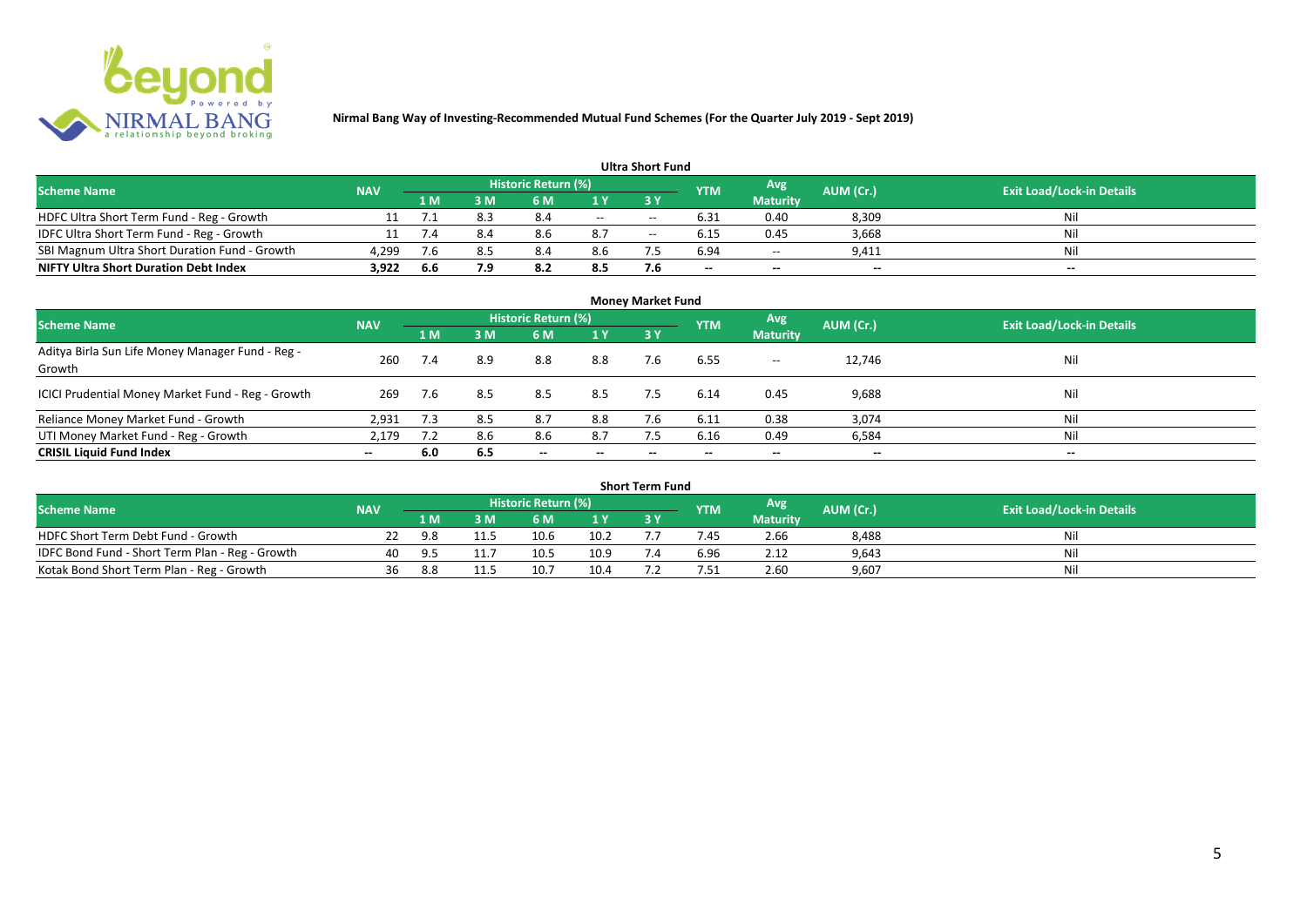

| <b>Low Duration Fund</b>                  |            |                                                       |     |     |     |  |                                  |                 |        |     |  |  |  |  |
|-------------------------------------------|------------|-------------------------------------------------------|-----|-----|-----|--|----------------------------------|-----------------|--------|-----|--|--|--|--|
| <b>Scheme Name</b>                        | <b>NAV</b> | Historic Return (%)<br>Avg<br>AUM (Cr.)<br><b>YTM</b> |     |     |     |  | <b>Exit Load/Lock-in Details</b> |                 |        |     |  |  |  |  |
|                                           |            | 1 M                                                   |     | 6 M |     |  |                                  | <b>Maturity</b> |        |     |  |  |  |  |
| <b>HDFC Low Duration Fund - Growth</b>    | 41         | 8.0                                                   | 8.9 |     | 8.5 |  | 6.81                             | 0.99            | 15,626 | Nli |  |  |  |  |
| Canara Robeco Savings Fund - Reg - Growth | 30         |                                                       |     |     | 8.7 |  | 6.33                             | 0.79            | 1,051  | Ni  |  |  |  |  |
| IDFC Low Duration Fund - Reg - Growth     | 28         |                                                       | 9.4 |     |     |  | 6.35                             | 0.81            | 4.587  | Ni  |  |  |  |  |

# **Banking & PSU Bond Funds**

| <b>Scheme Name</b>                             | <b>NAV</b> |      |      | Historic Return (%) |      |     | <b>YTM</b> | Avg             | AUM (Cr.) | <b>Exit Load/Lock-in Details</b> |
|------------------------------------------------|------------|------|------|---------------------|------|-----|------------|-----------------|-----------|----------------------------------|
|                                                |            | 1 M  | } M  | 6 M                 | 1 V  |     |            | <b>Maturity</b> |           |                                  |
| HDFC Banking and PSU Debt Fund - Reg - Growth  |            | 10.1 |      |                     |      |     |            | 2.78            | 3.403     |                                  |
| Kotak Banking and PSU Debt Fund - Reg - Growth |            | 8.   |      |                     | 11'  |     |            | 3.61            | 2.621     |                                  |
| IDFC Banking & PSU Debt Fund - Reg - Growth    |            |      | 14.1 |                     | 13.4 | 0 ד | 7.16       | 3.39            | 9,183     |                                  |

| <b>Corporate Bond Funds</b>                         |            |     |      |                     |      |     |            |                 |           |                                  |  |  |  |
|-----------------------------------------------------|------------|-----|------|---------------------|------|-----|------------|-----------------|-----------|----------------------------------|--|--|--|
| <b>Scheme Name</b>                                  | <b>NAV</b> |     |      | Historic Return (%) |      |     | <b>YTM</b> | <b>Avg</b>      | AUM (Cr.) | <b>Exit Load/Lock-in Details</b> |  |  |  |
|                                                     |            | 1 M | 3 M  | 6 M                 | 1 Y  |     |            | <b>Maturity</b> |           |                                  |  |  |  |
| ICICI Prudential Corporate Bond Fund - Reg - Growth | 20         | 9.7 | 11.1 | 11                  | 10.2 | 7.6 | 7.22       | 2.28            | 9,002     | Nil                              |  |  |  |
| HDFC Corporate Bond Fund - Growth                   | 22         | 8.3 | 12.8 | 12.3                | 11.8 |     | 7.26       | 4.08            | 12,910    | Nil                              |  |  |  |
| Kotak Corporate Bond Fund - Std - Growth            | 2.585      | 9.7 | 11.1 | 10.6                | 10.2 |     |            | 1.59            | 2,448     | Nil                              |  |  |  |